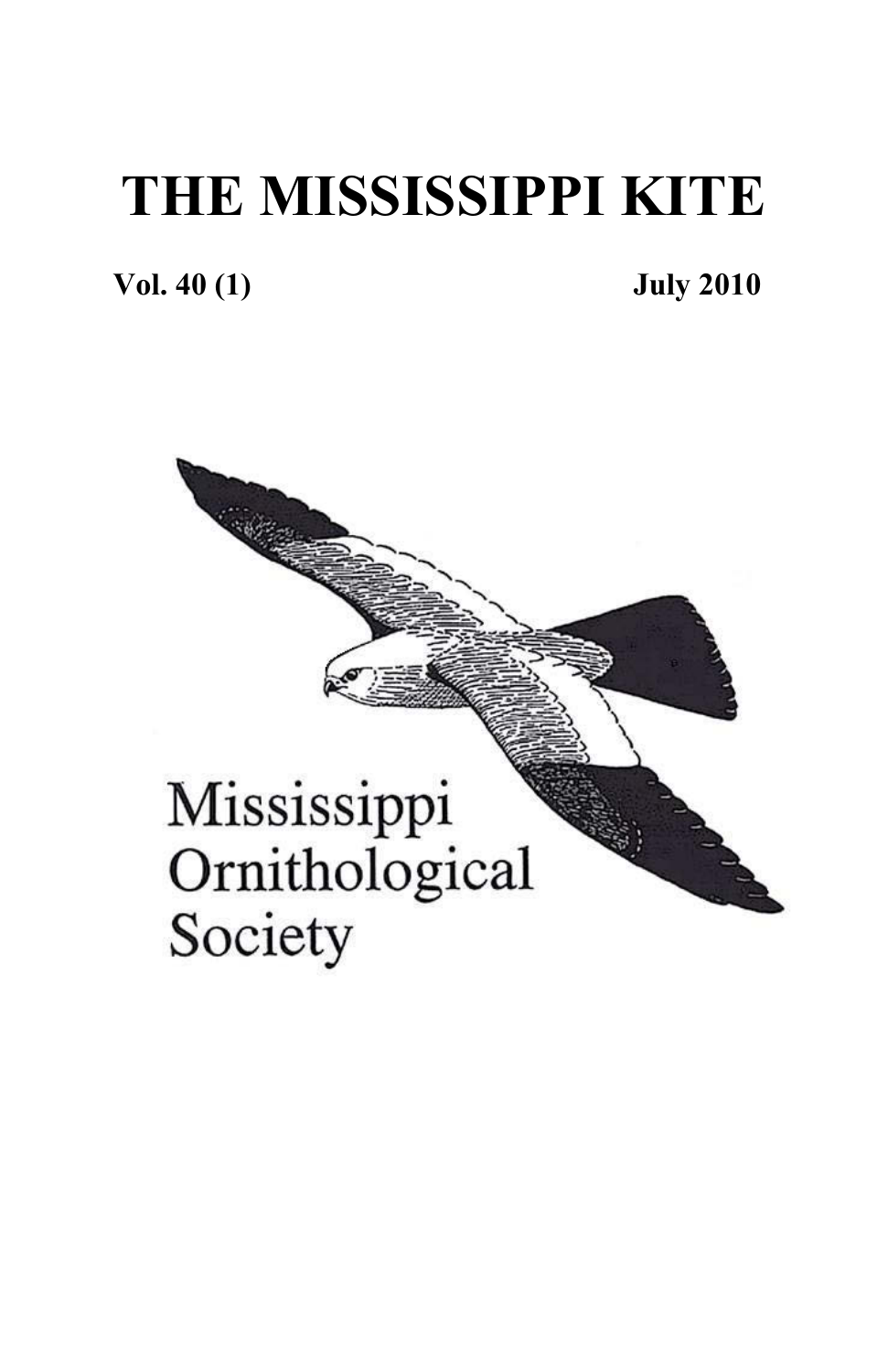### **THE MISSISSIPPI KITE**

Application for membership in the Mississippi Ornithological Society may be made to the treasurer. The Mississippi Kite is sent to all members not in arrears for dues. Send change of address, requests for back issues, and claims for undelivered or defective copies to the treasurer.

#### **Information for Authors**

*The Mississippi Kite* publishes original articles that advance the study of birdlife in the state of Mississippi. Submission of articles describing species occurrence and distribution, descriptions of behaviors, notes on the identification of Mississippi birds, as well as scientific studies from all fields of ornithology are encouraged. All manuscripts, in both a hard copy and digital copy format, should be submitted to the editor.

**COPY** – Paper manuscripts should be *typed, double-spaced* throughout, on high quality paper. Digital copy manuscripts should be prepared using 12 pt. Times New Roman font. If possible, please submit computer files in Microsoft Word although WordPerfect formats will be accepted. Handwritten manuscripts will also be accepted, but please contact the editor prior to submission. Scientific names should be *italicized*.

**STYLE** – For questions of style consult previous issues of *The Mississippi Kite*. Manuscripts should include a title page (including names and addresses of all authors), text (beginning on page 2), literature cited (if applicable), tables, figure legends (on a separate page), and figures. Number all pages (in the upper right-hand corner) through the tables. Avoid footnotes.

**LITERATURE CITED** – List all references cited in the text alphabetically by the author's last name in the Literature Cited section. Citations should conform to the style of a recent issue of *The Mississippi Kite*.

**NOMENCLATURE** - Common names of bird species should be capitalized. Provide the scientific name (*italicized*) at the first mention of each species. Nomenclature should follow the American Ornithologists' Union Checklist of North American Birds, 7th edition (1998) and the 42nd (2000) through 50th (2009) supplements.

**TABLES** – Tables should be formatted with the size of *The Mississippi Kite* in mind and should be interpretable without reference to the text.

**FIGURES** – Figures should be appropriate for photoreproduction without retouching.